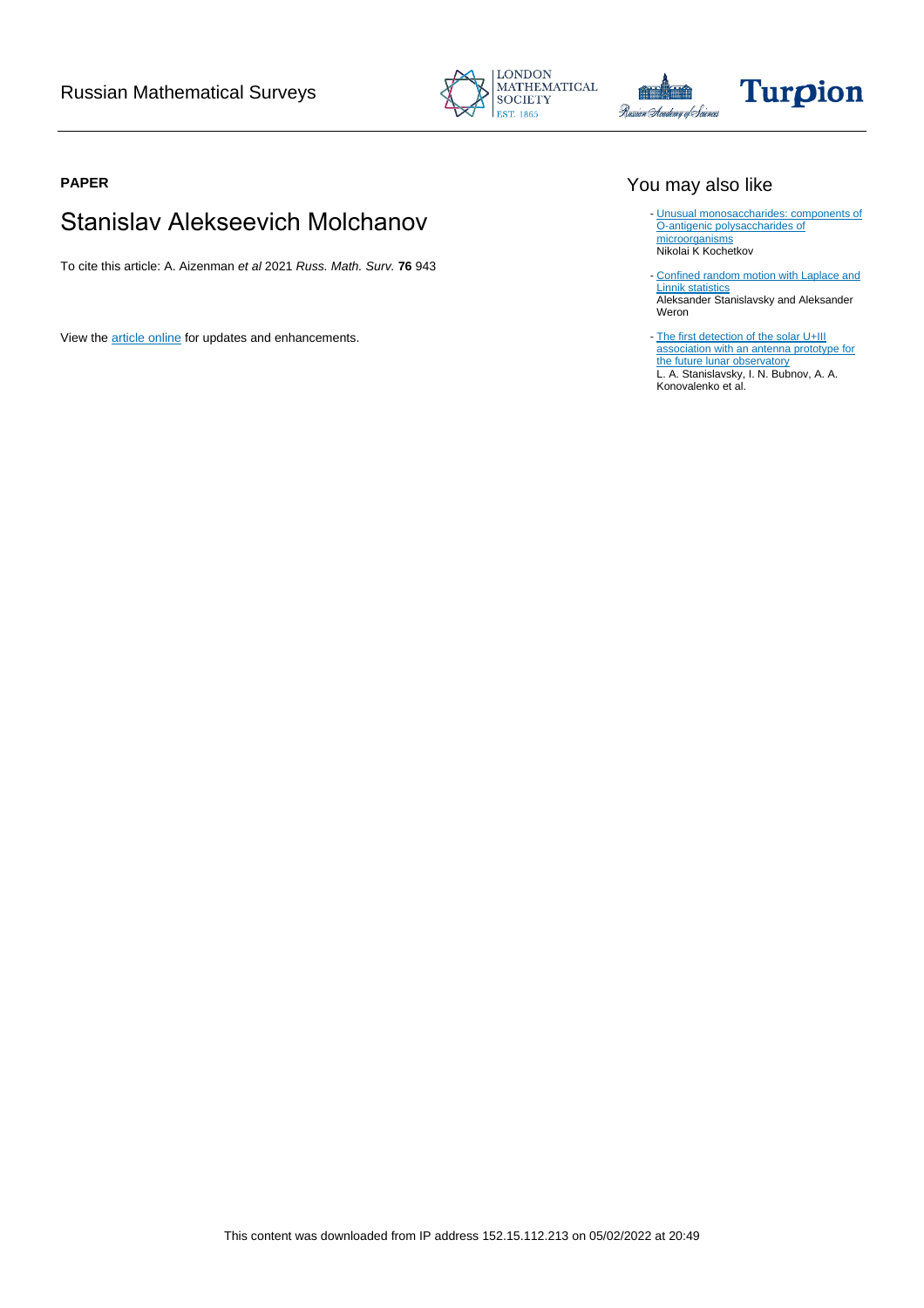DOI: <https://doi.org/10.1070/RM10024>

#### MATHEMATICAL LIFE

## Stanislav Alekseevich Molchanov (on his 80th birthday)

Stanislav Molchanov was born on 21 December 1940 in the village of Snetinovo in the Ivanovo Oblast. His mother, Nina Grigorievna Molchanova, was an elementary school teacher. His father, Alexei Pavlovich Molchanov, was an accountant at a collective farm. As a son of a priest who had been persecuted after the Russian revolution, Alexei Molchanov was able to enroll at University (the Pedagogical Institute in the city of Ivanovo) only at the end of the 1940s, due to his status as a wounded veteran of WWII. After he graduated from the university, Alexei Molchanov started teaching physics at School no. 54 in the settlement of Nerl' in the Teikovo District of the Ivanovo Oblast. Nina Molchanova moved to work at the same school as a teacher of German.



After spending five years at a local school in

Snetinovo, Molchanov moved to Nerl' with his parents, where he graduated from School no. 54 with a gold medal. While in high school, he studied on his own some parts of elementary mathematics and introductory calculus not included in the high school program, using brochures from the school mathematical library and a book by A. Ya. Khinchin.

In 1958 Molchanov enrolled in the Faculty of Mechanics and Mathematics at the Lomonosov Moscow State University. He received straight A grades, and, starting from his third year, he was a recipient of the Lenin Scholarship. He participated actively in the seminars of Prof. E. B. Dynkin, his scientific advisor. As a participant of the seminar, he carried out his first research work.

After graduating from the university, Molchanov stayed there as a graduate student from 1963 till 1966. He was a member of Dynkin's school, which exemplified a high level of general mathematical education: not only probability theory and stochastic processes, but also partial differential equations, Riemannian geometry, Lie groups and algebras, and so on.

AMS 2020 Mathematics Subject Classification. Primary 01A70.

<sup>⃝</sup>c 2021 Russian Academy of Sciences (DoM), London Mathematical Society, IOP Publishing Limited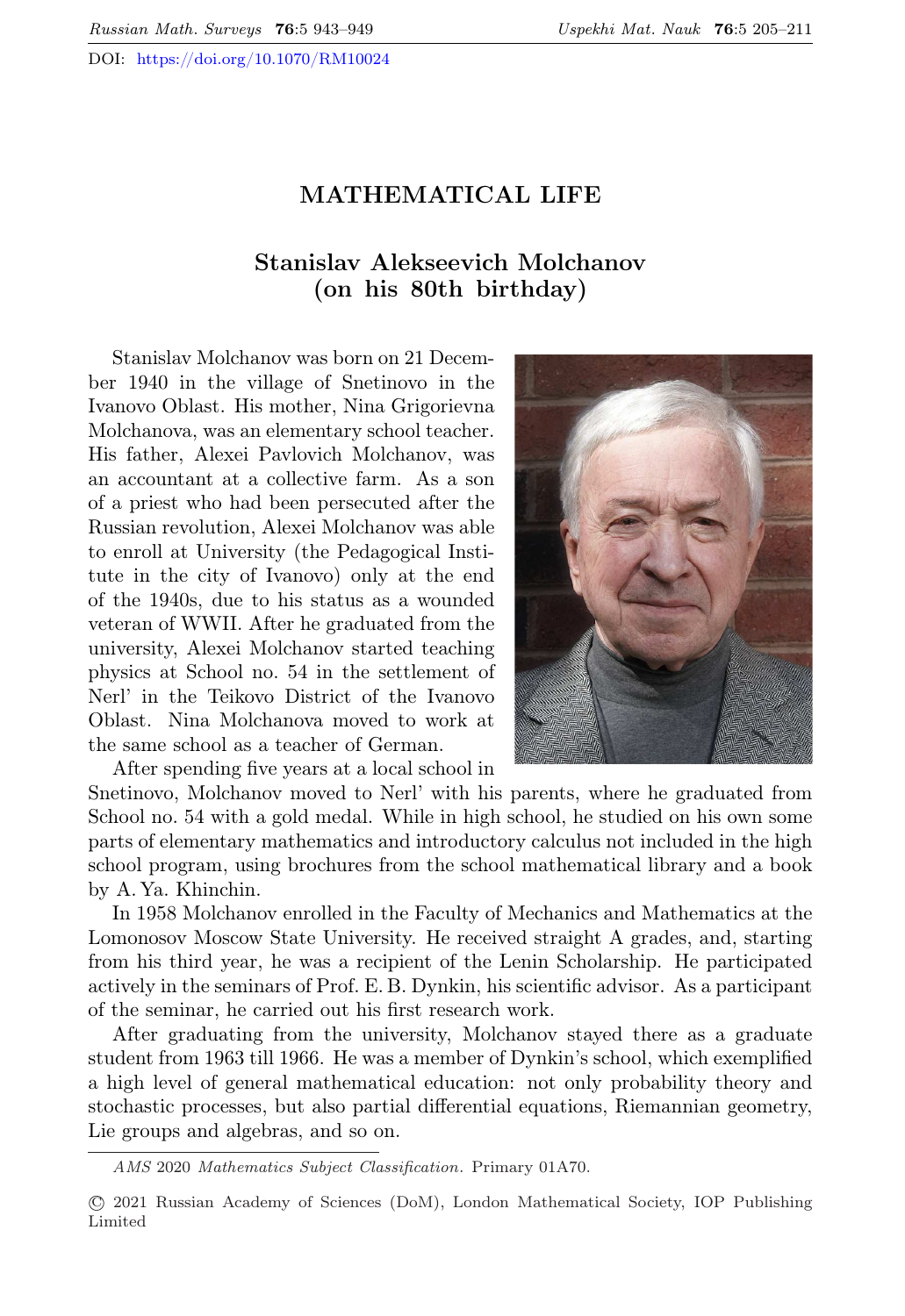While in graduate school, Molchanov was involved in a high-profile educational initiative, the Mathematics School no. 2. Dynkin organized the first mathematics curriculum for this school, and Molchanov was his deputy for the programme and as editor of the journal Matematicheskaya Shkola, published not only for School no. 2, but also for A. N. Kolmogorov's Boarding School no. 18, and a number of other mathematics high schools in Moscow.

In 1967 Molchanov defended his Ph.D. thesis and (together with a group of fellow Ph.D. students) was offered a teaching position at Moscow State University, at a time when the Faculty of Mechanics and Mathematics underwent considerable expansion. In fact, he started working there already in 1966 (before defending his thesis) as an Assistant Professor at the Department of Probability Theory (chaired by Prof. B. V. Gnedenko). By that time Kolmogorov had already moved to the Interfaculty Laboratory, and a bit later became Head of the Department of Mathematical Logic.

In 1973 Molchanov was promoted to Associate Professor at the Department of Probability Theory. At this time his interest moved from pure probability theory to mathematical physics and spectral theory. This happened under the influence of V. I. Arnold on the one hand, and the physicists Academician Ya. B. Zeldovich and Academician I. M. Lifshitz on the other hand. In 1983 Molchanov defended his D.Sc. thesis on localization theory, but only in 1990 was he promoted to Full Professor. Over many years he had been responsible for a number of state order applied research projects.

In 1988 he started travelling abroad. His first trip was to attend the International Congress on Mathematical Physics in the UK, where he delivered a plenary lecture.

He was also an invited speaker at the International Congress of Mathematicians in Kyoto, Japan, in 1990.

In 1990 Molchanov received an invitation for one semester from the California Institute of Technology to work with Prof. B. Simon, one of the leading experts in mathematical physics. This is where he (together with Prof. R. Carmona) received a three-year NSF grant and was offered a job at the University of California at Irvine. After the collapse of the Soviet Union he stayed in the USA, while keeping his Russian citizenship and his scientific contacts with Russian colleagues. Since 1994 he has been Full Professor at the Department of Mathematics and Statistics at the University of North Carolina at Charlotte.

Molchanov is a Fellow of the American Mathematical Society. He has been invited to do research at leading European universities including Cambridge, Paris VI, Paris VII, La Sapienza (Rome), the University of Bonn, Bielefeld University, and so on. He is a member of the Editorial Boards of several mathematical journals. He is the Academic Advisor of the International Laboratory of Stochastic Analysis and its Applications at the Higher School of Economics in Moscow. He has been the Principal Investigator and Co-investigator in several NSF grants (in the USA) and Russian Science Foundation grants (in Russia). All of his work on NSF grants, as well as a significant share of his research papers published since the late 1990s, has been done in close collaboration with Prof. B. R. Vainberg from the same department at the University of North Carolina in Charlotte. Combining concepts from the theory of parabolic equations (Molchanov) and wave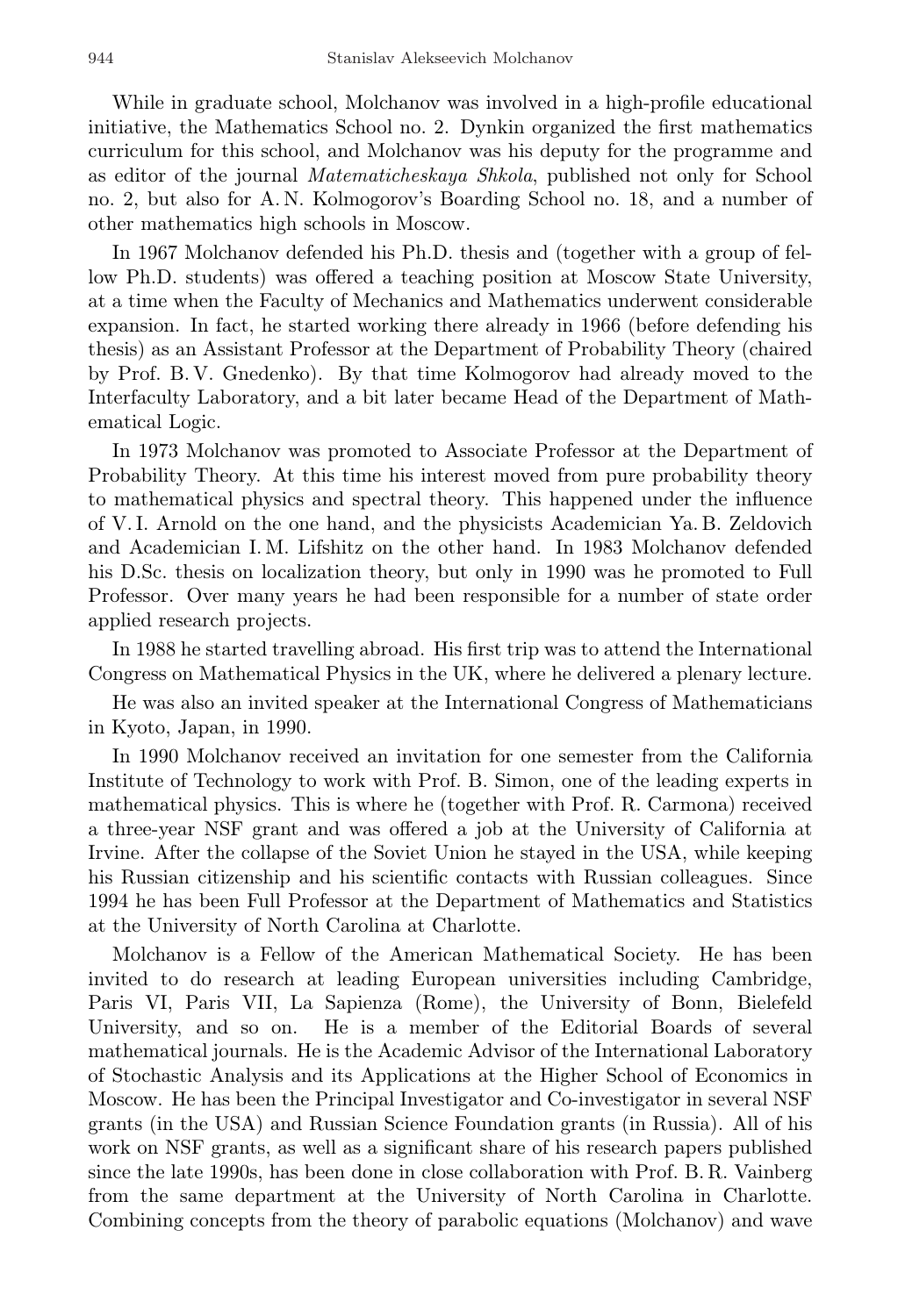equations (Vainberg) has been particularly productive in applied work, such as optics, demography, biophysics, and so on.

More than 60 students have received their Ph.D. (or even D.Sc.) degrees with Molchanov as their advisor. His former students work at universities in Russia, the USA, Israel, and the UK. One of his students was Alexander Gordon [\[31\]](#page-7-0), whose extraordinary mathematical talent flourished in large part thanks to Molchanov's help and guidance throughout Gordon's career.

A short review of Molchanov's research activity. The total number of his publications is difficult to establish, especially, if his papers in Matematicheskaya Shkola and classified reports (for instance, the ones containing the results of state order applied research projects) are to be taken into account. A conservative estimate is more than 300. We present a review of his most significant work. The topics of his research have developed in time from pure probability theory to mathematical physics and applied mathematics in a broad sense.

The early works, during the 1960s, pertained to the theory of diffusion processes and Martin boundaries (harmonic functions associated with Markov processes). This topic, suggested by Dynkin as his Ph.D. advisor, formed the basis of Molchanov's Ph.D. thesis (1967). In the paper [\[1\]](#page-5-0), influenced by Arnold and recommended by him for publication in Uspekhi Matematicheskikh Nauk<sup>[1](#page-3-0)</sup> (1975), we can already observe a transition from probability theory to classical spectral theory.

In the mid-1970s Molchanov started working on the spectral theory of the random Schrödinger operator, homogenization theory, intermittency effects, and other topics. Physical applications included the physics of disordered solid state (stationary random media) and the theory of physical processes in turbulent (non-stationary) media, mainly in magneto-hydrodynamics. On the first topic he worked with the group around Lifshitz (Academician L. A. Pastur and others), on the second topic with the astrophysics group around Zeldovich (A. A. Ruzmaikin and D. D. Sokolov). The number of publications in this area is also difficult to estimate because they often overlapped with adjacent areas of physics and mathematics, but it is definitely in excess of 100. Let us highlight the four publications [\[2\]](#page-5-1)–[\[5\]](#page-6-0) on one-dimensional localization theory from the early stages of studying the spectral properties of the random Schrödinger operator. These articles have a particulary large number of citations, especially  $[2]$  and  $[4]$ , which lie at the foundation of random media theory.

Molchanov delivered a lecture course on random media theory at two high-profile summer schools on probability theory, the Taniguchi School (Japan, 1990) and the Saint-Flour School (France, 1992). He also delivered lecture courses in the USSR for scientists at several institutes of the USSR Academy of Sciences (Moscow, in the 1980s).

The USSR lectures were partly published in [\[10\]](#page-6-1). The Saint-Flour lectures were published in the Springer series [\[12\]](#page-6-2), followed by the slightly revised version [\[27\]](#page-7-1), also published by Springer.

Among the numerous papers by Molchanov on the multidimensional Anderson model (the lattice Laplacian plus a random potential), let us highlight the important

<span id="page-3-0"></span><sup>&</sup>lt;sup>1</sup>Translated into English as *Russian Mathematical Surveys*.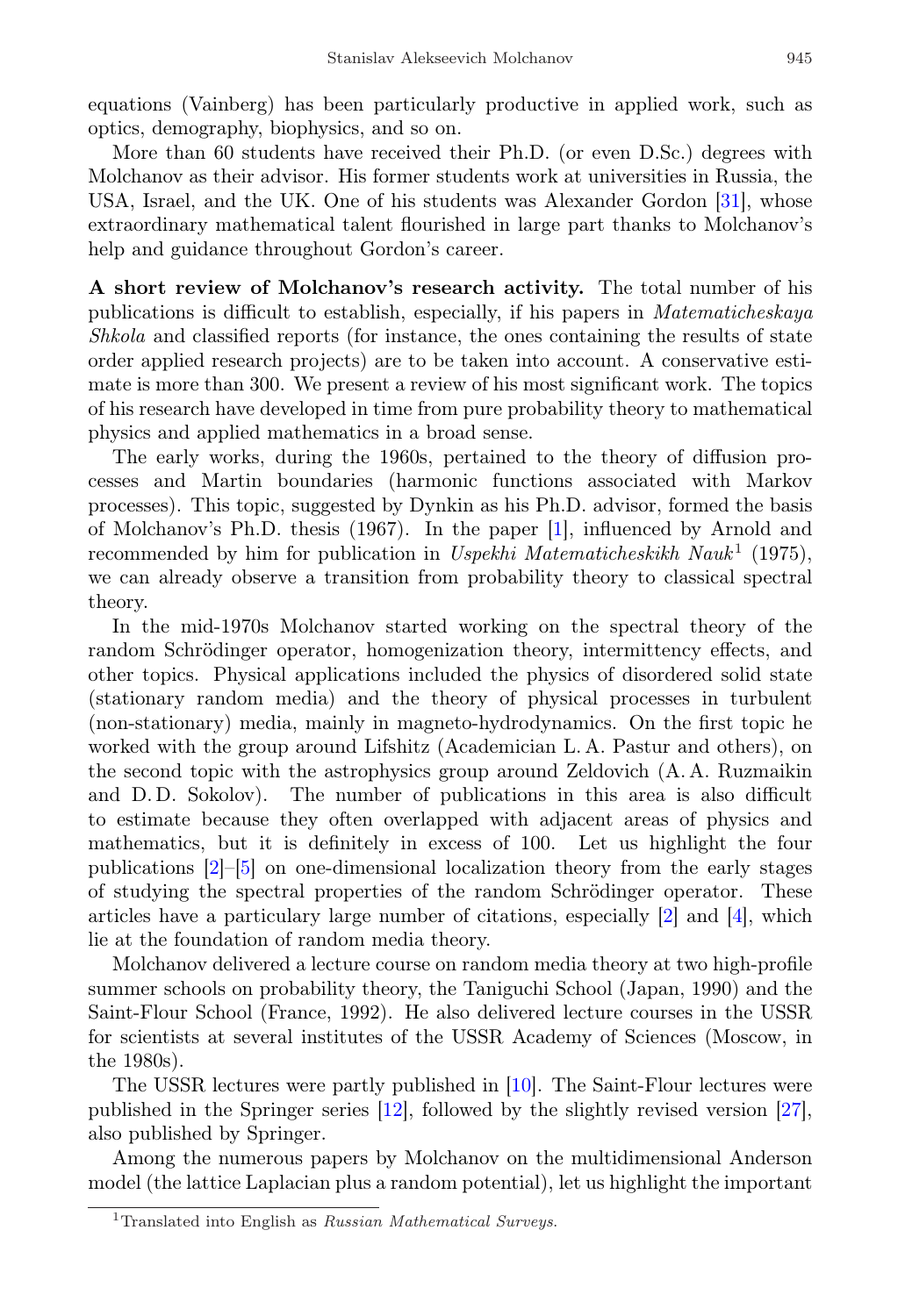paper [\[11\]](#page-6-3) (with M. Aizenman), where the theorem about a pure point spectrum (localization) was proved in a very general setting for a large class of graphs and a non-local Laplacian, but under the same assumption of large disorder as previously. The so-called Aizenman–Molchanov method has its origin in that paper. It has been significantly developed and widely applied in the spectral theory of random operators.

Starting from the mid-1990s, Molchanov's research interests have gradually turned to deterministic models of spectral theory, in which ideas involving fractals were developed, martingale methods were used, connections with non-linear integrable equations were investigated, and so on; see [\[8\]](#page-6-4), [\[15\]](#page-6-5), [\[18\]](#page-6-6), [\[17\]](#page-6-7)–[\[20\]](#page-6-8). Note the paper [\[20\]](#page-6-8) (with M. V. Novitskii and Vainberg), in which a new proof of the spectral  $L^2$ -hypothesis was obtained by using the KdV technique: the one-dimensional Schrödinger operator with square integrable potential has a pure absolutely integrable spectrum (up to rank one perturbations, for instance, for almost all boundary conditions at zero if the operator is defined on the half-axis). Some generalizations of this result connected with higher KdV integrals were also presented in this paper.

Molchanov's work in the theory of non-stationary random environment started with the problem of kinematic dynamo, which had to explain the generation of strong magnetic fields in the photosphere of hot stars. In the 1980s and 1990s this fundamental topic in astrophysics was at the centre of attention of several groups of physicists (Zeldovich in Moscow, K. Moffat in Cambridge, and others). During the 1990s Molchanov, together with Ruzmaikin and Sokolov, published about 10 articles on the kinematic dynamo and on the theory of temperature fluctuations on the ocean surface, which is technically linked to astrophysics. Some of this research, published in physics journals, did not reach the level of full mathematical rigour, particularly the parts relating to the infinite-dimensional theory of stochastic partial differential equations. All this work was summarized in the survey [\[7\]](#page-6-9), which was reissued (with small additions) in Cambridge on the occasion of the 100th anniversary of Zeldovich's birthday. The problem of 'mathematizing' some of the results in [\[7\]](#page-6-9) and [\[28\]](#page-7-2) was partly solved in [\[13\]](#page-6-10) (joint work with Carmona), but only for scalar fields.

The important new concept of intermittency has been introduced into mathematics after [\[7\]](#page-6-9) and [\[28\]](#page-7-2). This concept is diametrically opposite to homogenization, according to which we can replace random or periodic media by homogeneous media in certain situations. An environment is intermittent if physical processes in it are determined by rare but very strong fluctuations. A typical example in astrophysics is the magnetic field of the Sun, whose energy is concentrated almost entirely in black spots, where the intensity of the field is hundreds of times the mean over the surface. Similar phenomena can be observed in demography.

The first mathematical results on intermittency were published by Molchanov with his German colleagues J. Gärtner and W. König, and also with Carmona and his graduate students. The most important works on intermittency itself are the report  $[13]$  mentioned above and the papers  $[9]$ ,  $[14]$ ,  $[16]$ , and  $[25]$ .

Solutions of the parabolic Anderson equation in stationary and non-stationary random media are homogeneous fields on the lattice  $\mathbb{Z}^d$  (if time is fixed). It is natural to study sums of such (weakly dependent) random variables over a system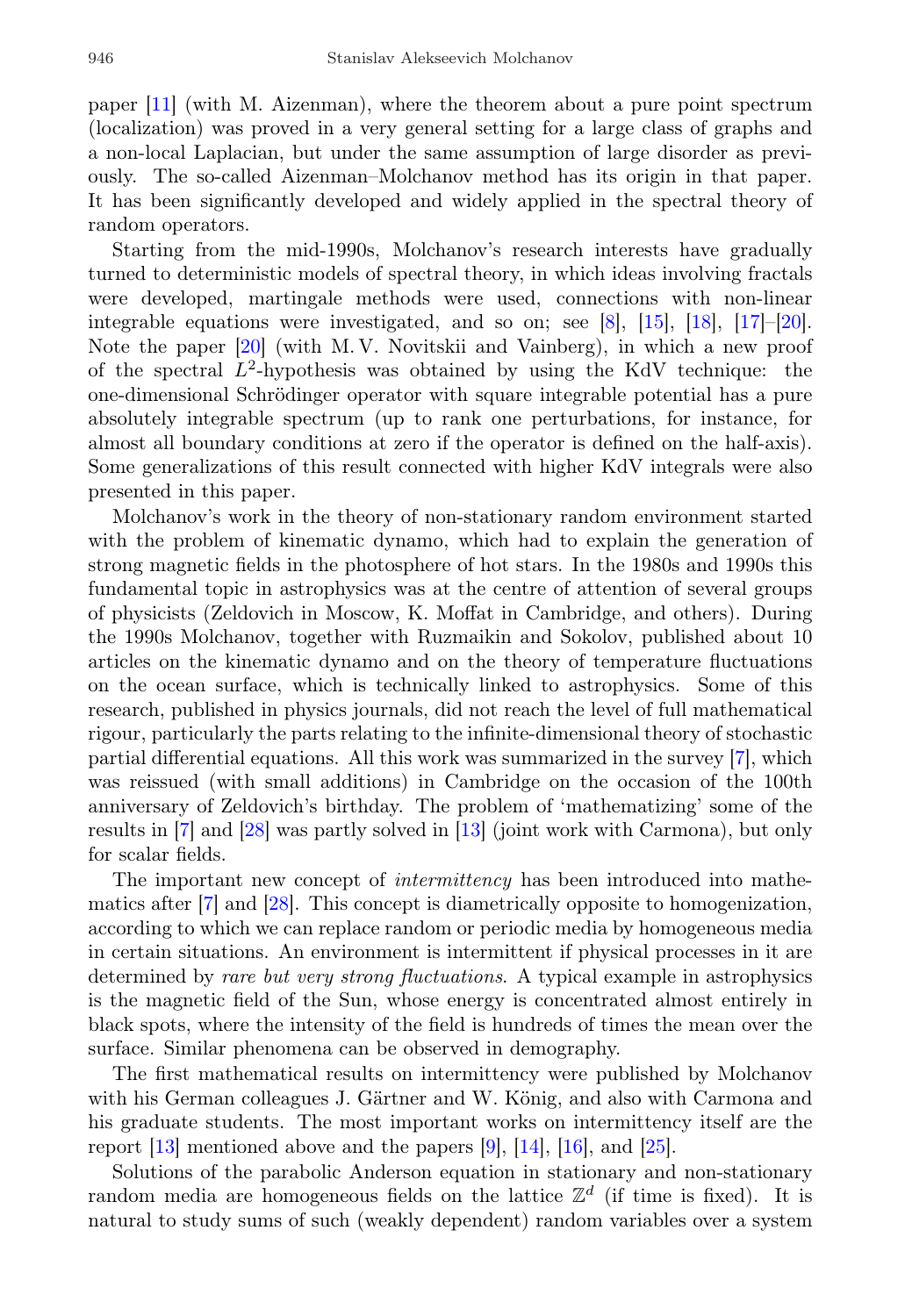of increasing cubes. This makes it possible to describe the transition from quenched to annealed probabilities, which involve averaging of the randomness of the medium. Similar questions arise in physical applications and often lead to bifurcations with respect to the parameters of the system. This topic has attracted the attention of experts, and there are many publications in the area. We note the original papers [\[21\]](#page-6-14), [\[22\]](#page-6-15), and [\[32\]](#page-7-4).

In the USSR, USA, and contemporary Russia Molchanov has been a regular recipient of grants (occasionally more than one) for applied research awarded by various institutions such as the National Science Foundation in the USA or the Russian Science Foundation in Russia. Here we list some publications on applied topics. The survey [\[6\]](#page-6-16) relates to work on the aging theory for polymer insulation materials (there are 7 publications in this area). The papers  $[24]$  and  $[23]$  are related to optics, a topic developed at the University of North Carolina in Charlotte (optic computers and the like; 10 publications). The articles [\[30\]](#page-7-7), [\[33\]](#page-7-8), and [\[34\]](#page-7-9) pertain to population dynamics. More than 20 articles were published in total in this field, many of them in Mathematical Population Studies (An International Journal of Mathematical Demography), the best known journal in this area. Molchanov works in this field in conjunction with several colleagues: Vainberg in the USA, Y. Kondratiev and his group in Germany, O. Hryniv in Great Britain, E. O. Chernousova at the Moscow Institute of Physics and Technology in Russia, and E. B. Yarovaya and her group at Moscow State University in Russia.

The final important cycle of articles by Molchanov is related to theoretical biophysics, namely the problem of phase transition of protein molecules from the globular state to diffusion state (the standard example of such a transition is a boiled chicken egg). Molchanov has published 10 papers in this field. The most notable are [\[29\]](#page-7-10) and [\[26\]](#page-7-11).

Among other fields we can mention 'molecular motors', fractals, stochastic processes on the affine groups  $\text{Aff}(\mathbb{R})$ , and random geometric progressions.

From the bottom of our hearts we wish Stanislav Molchanov good health and continuing success in his research and teaching activities.

> A. Aizenman, B.R. Vainberg, I.Ya. Goldsheid, S.Ya. Jitomirskaya, L.A. Pastur, A. Klein, B.D. Konakov, M. Cranston, B. Simon, and V. Jacšić

#### List of cited papers of S. A. Molchanov

- <span id="page-5-0"></span>[1] [S. A. Molchanov, "Diffussion processes and Riemannian geometry",](http://mi.mathnet.ru/eng/rm4123) Uspekhi Mat. Nauk 30[:1\(181\) \(1975\), 3–59;](http://mi.mathnet.ru/eng/rm4123) [English transl. in](https://doi.org/10.1070/RM1975v030n01ABEH001400) Russian Math. Surveys 30:1  $(1975), 1–63.$
- <span id="page-5-1"></span>[2] [I. Ya. Gol'dshtein \(Goldsheid\), S. A. Molchanov, and L. A. Pastur, "A pure point](http://mi.mathnet.ru/eng/faa2039) spectrum of the stochastic one-dimensional Schrödinger operator", Funktsional. Anal. i Prilozhen. 11[:1 \(1977\), 1–10;](http://mi.mathnet.ru/eng/faa2039) [English transl. in](https://doi.org/10.1007/BF01135526) Funct. Anal. Appl. 11:1  $(1977), 1-8.$
- [3] [S. A. Molchanov, "The structure of eigenfunctions of one-dimensional unordered](http://mi.mathnet.ru/eng/im1692) structures", Izv. Akad. Nauk SSSR Ser. Mat. 42[:1 \(1978\), 70–103;](http://mi.mathnet.ru/eng/im1692) [English transl.](https://doi.org/10.1070/IM1978v012n01ABEH001841) in Math. USSR-Izv. 12[:1 \(1978\), 69–101.](https://doi.org/10.1070/IM1978v012n01ABEH001841)
- <span id="page-5-2"></span>[4] [S. A. Molchanov, "The local structure of the spectrum of the one-dimensional](https://doi.org/10.1007/bf01942333) Schrödinger operator", Comm. Math. Phys. 78:3 (1981), 429-446.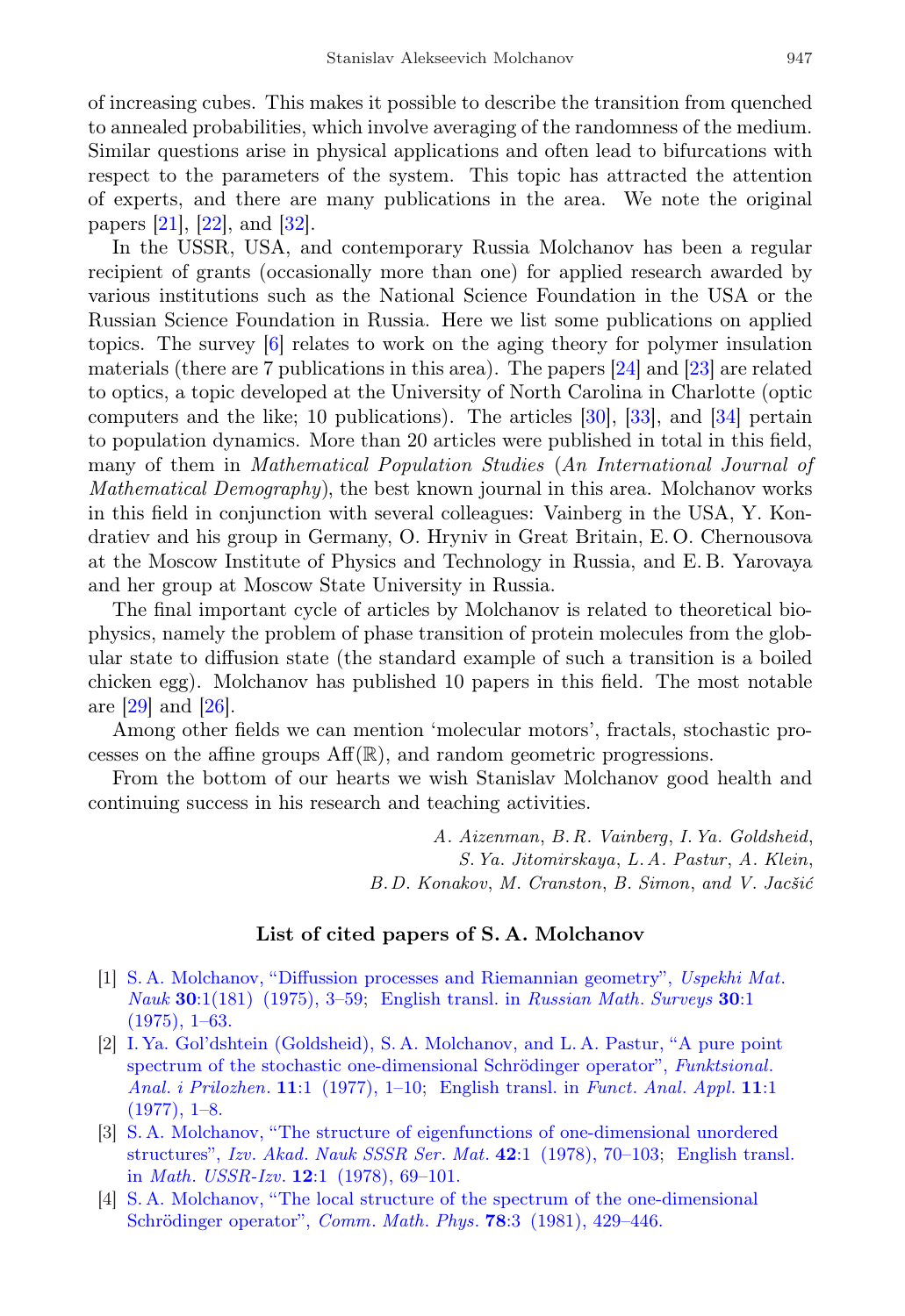- <span id="page-6-0"></span>[5] L. N. Grenkova, S. A. Molčanov (Molchanov), and Yu. N. Sudarev, "On the basic [states of one-dimensional disordered structures",](https://doi.org/10.1007/bf01209389) Comm. Math. Phys. 90:1 (1983), [101–123.](https://doi.org/10.1007/bf01209389)
- <span id="page-6-16"></span>[6] [M. V. Men'shikov, S. A. Molchanov, and A. F. Sidorenko, "Percolation theory and](http://mi.mathnet.ru/eng/intv65) [some applications", Itogi Nauki i Tekhniki. Ser. Teor. Veroyatn. Mat. Stat. Teor.](http://mi.mathnet.ru/eng/intv65) [Kibern., vol. 24, VINITI, Moscow 1986, pp. 53–110;](http://mi.mathnet.ru/eng/intv65) [English transl. in](https://doi.org/10.1007/BF01095508) J. Soviet Math. 42[:4 \(1988\), 1766–1810.](https://doi.org/10.1007/BF01095508)
- <span id="page-6-9"></span>[7] [Ya. B. Zeldovich, S. A. Molchanov, A. A. Ruzmaikin, and D. D. Sokolov,](https://zbmath.org/?q=an:0642.60039) ["Intermittency, diffusion and generation in a nonstationary random medium",](https://zbmath.org/?q=an:0642.60039) [Soviet Sci. Rev. Sect. C: Math. Phys. Rev., vol. 7, Harwood Academic Publ., Chur](https://zbmath.org/?q=an:0642.60039) [1988, pp. 1–110.](https://zbmath.org/?q=an:0642.60039)
- <span id="page-6-4"></span>[8] V.W. Kirsch, S.A. Molchanov, and L.A. Pastur, "One-dimensional Schrödinger" [operator with unbounded potential: The pure point spectrum",](http://mi.mathnet.ru/eng/faa951) Funktsional. Anal. Prilozhen. 24[:3 \(1990\), 14–25;](http://mi.mathnet.ru/eng/faa951) [English transl. in](https://doi.org/10.1007/BF01077958) Funct. Anal. Appl. 24:3 (1990), [176–186.](https://doi.org/10.1007/BF01077958)
- <span id="page-6-11"></span>[9] J. Gärtner and S.A. Molchanov, "Parabolic problems for the Anderson model. [I. Intermittency and related topics",](https://doi.org/10.1007/BF02156540) Comm. Math. Phys. 132:3 (1990), 613–655.
- <span id="page-6-1"></span>[10] [S. A. Molchanov, "Ideas in the theory of random media",](https://doi.org/10.1007/BF00580850) Acta Appl. Math. 22:2-3 [\(1991\), 139–282.](https://doi.org/10.1007/BF00580850)
- <span id="page-6-3"></span>[11] [M. Aizenman and S. Molchanov, "Localization at large disorder and at extreme](https://doi.org/10.1007/BF02099760) [energies: An elementary derivation",](https://doi.org/10.1007/BF02099760) *Comm. Math. Phys.* **157**:2 (1993), 245–278.
- <span id="page-6-2"></span>[12] [S. A. Molchanov, "Lectures on random media",](https://doi.org/10.1007/bfb0073874) Lectures on probability theory [\(Saint-Flour 1992\), Lecture Notes in Math., vol. 1581, Springer-Verlag, Berlin 1994,](https://doi.org/10.1007/bfb0073874) [pp. 242–411.](https://doi.org/10.1007/bfb0073874)
- <span id="page-6-10"></span>[13] [R. A. Carmona and S. A. Molchanov,](https://doi.org/10.1090/memo/0518) Parabolic Anderson problem and intermittency[, Mem. Amer. Math. Soc., vol. 108, no. 518, Amer. Math. Soc.,](https://doi.org/10.1090/memo/0518) [Providence, RI 1994, viii+125 pp.](https://doi.org/10.1090/memo/0518)
- <span id="page-6-12"></span>[14] [R. A. Carmona and S. A. Molchanov, "Stationary parabolic Anderson model and](https://doi.org/10.1007/BF01198845) intermittency", Probab. [Theory Related Fields](https://doi.org/10.1007/BF01198845) 102:4 (1995), 433-453.
- <span id="page-6-5"></span>[15] [S. Molchanov and B. Vainberg, "On spectral asymptotics for domains with fractal](https://doi.org/10.1007/BF02509797) boundaries", Comm. Math. Phys. 183[:1 \(1997\), 85–117.](https://doi.org/10.1007/BF02509797)
- <span id="page-6-13"></span>[16] J. Gärtner and S.A. Molchanov, "Parabolic problems for the Anderson model. [II. Second-order asymptotics and structure of high peaks",](https://doi.org/10.1007/s004400050161) Probab. Theory Related Fields 111[:1 \(1998\), 17–55.](https://doi.org/10.1007/s004400050161)
- <span id="page-6-7"></span>[17] [S. Molchanov, "Multiscattering on sparse bumps",](https://doi.org/10.1090/conm/217/02988) Advances in differential equations and mathematical physics [\(Atlanta, GA 1997\), Contemp. Math., vol. 217,](https://doi.org/10.1090/conm/217/02988) [Amer. Math. Soc., Providence, RI 1998, pp. 157–181.](https://doi.org/10.1090/conm/217/02988)
- <span id="page-6-6"></span>[18] [S. A. Molchanov, "Multiscale averaging for ordinary differential equations.](https://doi.org/10.1142/9789812812919_0012) Applications to the spectral theory of 1D Schrödinger operator with sparse potentials", Homogenization[, Ser. Adv. Math. Appl. Sci., vol. 50, World Sci. Publ.,](https://doi.org/10.1142/9789812812919_0012) [River Edge, NJ 1999, pp. 316–397.](https://doi.org/10.1142/9789812812919_0012)
- [19] V. Jacšić and S. A. Molchanov, "Localization of surface spectra", *Comm. Math.* Phys. 208[:1 \(1999\), 153–172.](https://doi.org/10.1007/s002200050752)
- <span id="page-6-8"></span>[20] [S. Molchanov, M. Novitskii, and B. Vainberg, "First KdV integrals and absolutely](https://doi.org/10.1007/s002200000333) continuous spectrum for 1-D Schrödinger operator", Comm. Math. Phys. 216:1 [\(2001\), 195–213.](https://doi.org/10.1007/s002200000333)
- <span id="page-6-14"></span>[21] G. Ben Arous, S. Molchanov, and A. F. Ramirez, "Transition from the annealed to [the quenched asymptotics for a random walk on random obstacles",](https://doi.org/10.1214/009117905000000404) Ann. Probab. 33[:6 \(2005\), 2149–2187.](https://doi.org/10.1214/009117905000000404)
- <span id="page-6-15"></span>[22] [G. Ben Arous, S. A. Molchanov, and L. V. Bogachev, "Limit theorems for sums of](https://doi.org/10.1007/s00440-004-0406-3) [random exponentials",](https://doi.org/10.1007/s00440-004-0406-3) Probab. Theory Related Fields 132:4 (2005), 579–612.